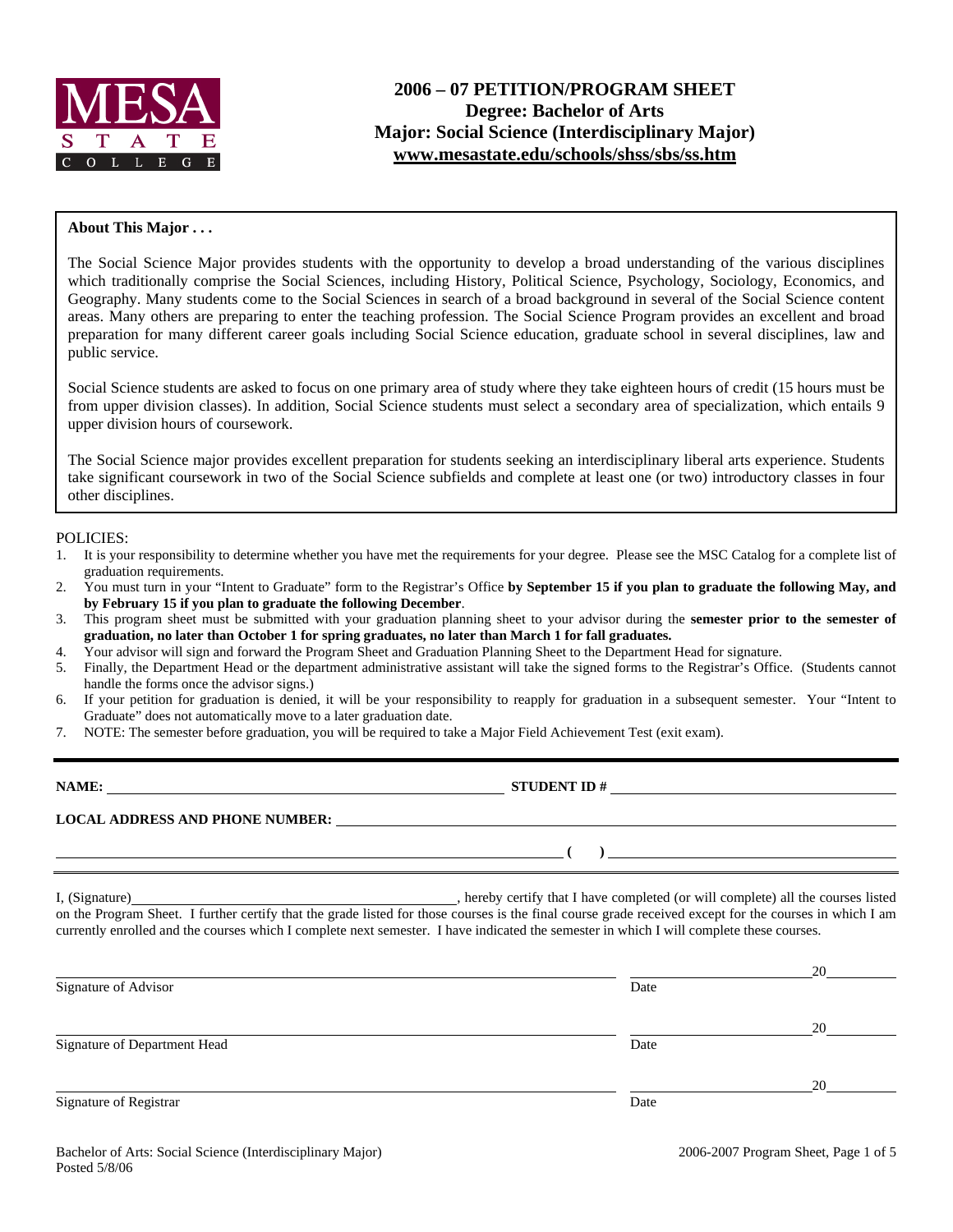- Must earn 120 semester hours and meet the academic residency requirements to earn a baccalaureate degree at Mesa State College.
- Must earn a minimum of 40 semester hours in upper division courses (i.e., 300-level and 400-level courses).
- A cumulative grade point average of 2.0 or higher must be maintained for all courses taken and for all courses in the major.
- When filling out this program sheet a course can only be used once, i.e., no double counting is allowed between categories.
- Excess KINA/HPWE courses beyond the two required and pre-collegiate courses (usually numbered below 100) cannot be used for graduation. • All degree requirements must be completed as described. Any exceptions or substitutions must be recommended in advance by the faculty advisor and approved by the Department Head.
- It is recommended that students work closely with a faculty advisor when selecting courses and scheduling classes prior to registration.
- Students are required to participate in exit examinations or other programs deemed necessary to comply with the college accountability requirement.

General Education Requirements (Minimum of 33 semester hours) See the M.S.C. catalog for the list of courses that meet the general education categories.

| Trns/Subs<br>Credit<br>Course<br>No.<br>Grade<br>Term<br>Year<br>English: ENGL 111 and 112 (6 semester hours, must receive a grade<br>of "C" or higher, must be completed by the time the student has 60<br>semester hours.)<br>*ENGL<br>*ENGL<br>*ENGL 129, Honors English, may be substituted for ENGL 111 and ENGL<br>112. Must earn a grade of "C" or better. May need to take additional electives. | Trns/Subs<br>Credit<br>Grade<br>Term<br>Course<br>No.<br>Year<br><b>Social and Behavioral Sciences: (6 Semester Hours)</b><br>Fine Arts: (3 semester hours)                                                                                                                                                                       |
|----------------------------------------------------------------------------------------------------------------------------------------------------------------------------------------------------------------------------------------------------------------------------------------------------------------------------------------------------------------------------------------------------------|-----------------------------------------------------------------------------------------------------------------------------------------------------------------------------------------------------------------------------------------------------------------------------------------------------------------------------------|
| Math: MATH 110 or higher (3 semester hours, must receive a grade<br>of "C" or better, must be completed by the time the student has 60<br>semester hours.)<br><b>MATH</b>                                                                                                                                                                                                                                | <b>Natural Sciences:</b> (6 semester hours)<br>(At least one course must include a lab)                                                                                                                                                                                                                                           |
| <b>Humanities:</b> (6 semester hours)                                                                                                                                                                                                                                                                                                                                                                    | <b>Applied Studies:</b> (3 semester hours)                                                                                                                                                                                                                                                                                        |
| <b>Other Requirements (9 semester hours)</b>                                                                                                                                                                                                                                                                                                                                                             |                                                                                                                                                                                                                                                                                                                                   |
| Kinesiology: (3 Semester Hours)<br>Trns/Subs<br>Course<br><u>No.</u><br>Credit<br>Grade<br>Term<br>Year<br>100<br><b>KINE/HPWA</b><br>$\frac{1}{2}$<br><b>KINA/HPWE</b><br>$\mathbf{1}$<br><b>KINA/HPWE</b><br>See the M.S.C. catalog for the list of approved KINA/HPWE/Selected DANC<br>courses.                                                                                                       | <b>Bachelor of Arts Degree Distinction:</b> (6 semester hours)<br>(Two consecutive classes in the same foreign language.)<br>Credit<br>Term<br>Trns/Subs<br>Course<br>No.<br>Grade<br>Year<br>3 <sup>7</sup><br>FLA<br>3<br>FLA<br>(FLAS 114 & 115 will NOT fulfill this requirement.) (Must receive a grade of "C" or<br>above.) |
| Social Science Major Requirements (63-64 Semester Hours)                                                                                                                                                                                                                                                                                                                                                 |                                                                                                                                                                                                                                                                                                                                   |

### **Continued on page 3**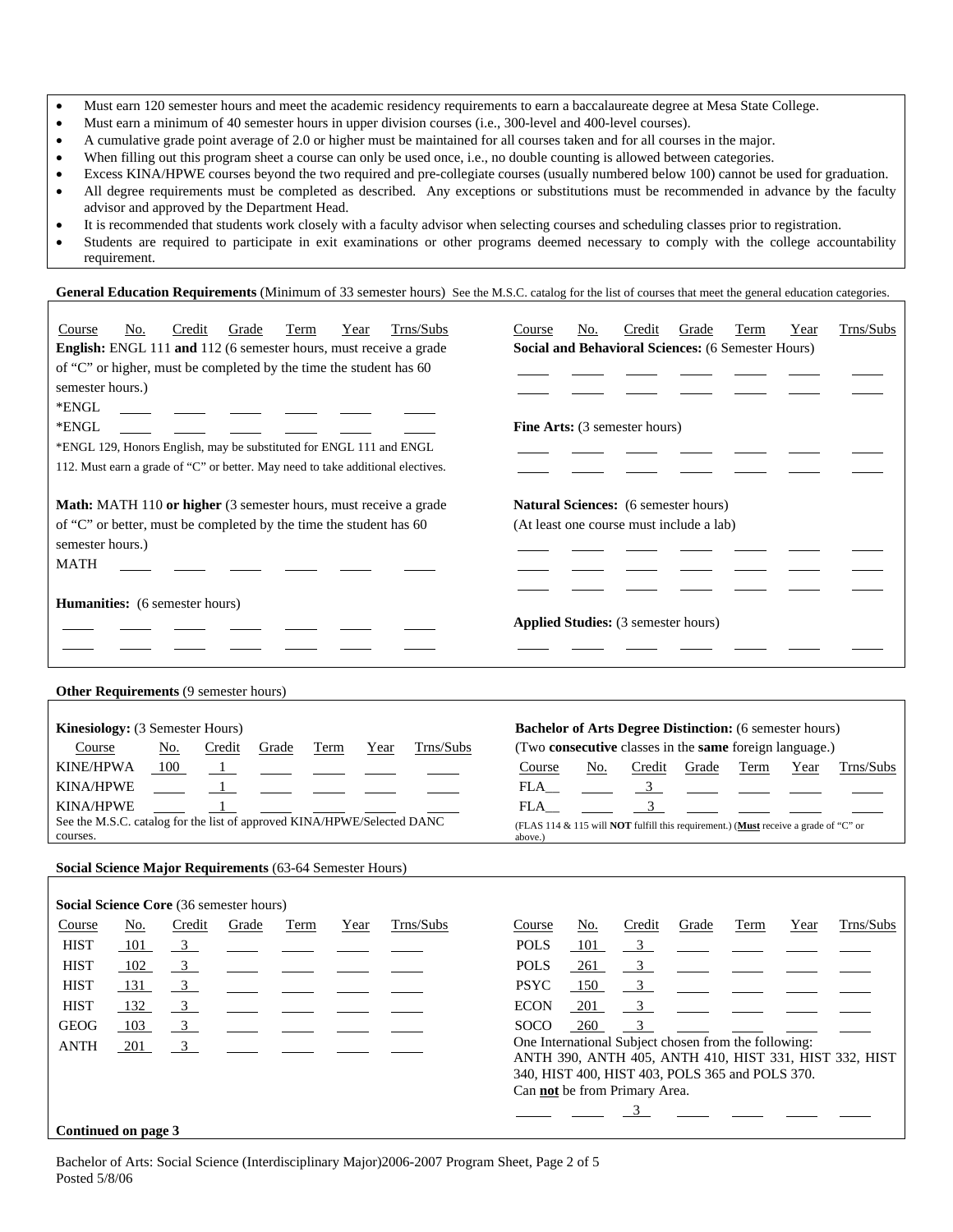| Discipline |                                                                                                       |        |       |      |      |           | <b>Primary Area</b> (18 semester hours – at least 15 semester hours <b>must</b> be upper division) See page 4 for a list for choices. |     |        |       |      |      |           |
|------------|-------------------------------------------------------------------------------------------------------|--------|-------|------|------|-----------|---------------------------------------------------------------------------------------------------------------------------------------|-----|--------|-------|------|------|-----------|
| Course     | No.                                                                                                   | Credit | Grade | Term | Year | Trns/Subs | Course                                                                                                                                | No. | Credit | Grade | Term | Year | Trns/Subs |
|            |                                                                                                       |        |       |      |      |           |                                                                                                                                       |     |        |       |      |      |           |
|            |                                                                                                       | 3      |       |      |      |           |                                                                                                                                       |     |        |       |      |      |           |
|            |                                                                                                       |        |       |      |      |           |                                                                                                                                       |     |        |       |      |      |           |
|            | <b>Secondary Area</b> (9 upper division semester hours) See page 4 for a list for choices. Discipline |        |       |      |      |           |                                                                                                                                       |     |        |       |      |      |           |
| Course     | No.                                                                                                   | Credit | Grade | Term | Year | Trns/Subs | Course                                                                                                                                | No. | Credit | Grade | Term | Year | Trns/Subs |
|            |                                                                                                       |        |       |      |      |           |                                                                                                                                       |     |        |       |      |      |           |
|            |                                                                                                       |        |       |      |      |           |                                                                                                                                       |     |        |       |      |      |           |

**Electives** (All college level courses appearing on your final transcript, **not listed above** that will bring your total semester hours to 120 hours. Excludes KINA/HPWE activity courses.) (14-15 semester hours; 9-13 hours of upper division may be needed.)

| Course | No. | Credit | Grade | Term | Year | Trns/Subs | Course | No. | Credit | Grade | Term | Year | Trns/Subs |
|--------|-----|--------|-------|------|------|-----------|--------|-----|--------|-------|------|------|-----------|
|        |     |        |       |      |      |           |        |     |        |       |      |      |           |
|        |     |        |       |      |      |           |        |     |        |       |      |      |           |
|        |     |        |       |      |      |           |        |     |        |       |      |      |           |
|        |     |        |       |      |      |           |        |     |        |       |      |      |           |
|        |     |        |       |      |      |           |        |     |        |       |      |      |           |

# **GRADUATION INFORMATION**

See the "Undergraduate Graduation Requirements" in the Mesa State College catalog for additional graduation information.

**GENERAL EDUCATION REQUIREMENTS** (Minimum of 33 Semester Hours) See current Mesa State College catalog for list of courses that fulfill the requirements below. If one (or more) of the selections below is required in your major, you must use it to fulfill the major requirement and **make a different selection to meet the general education requirement. The courses may not be used to fulfill both requirements.**

**English – 6** Semester Hours (Must be **completed** before student has 60 semester hours. Must receive grade of "C" or above.) ENGL 111 **and** ENGL 112 **or** ENGL 129 *(by permission)*

**Mathematics – 3** Semester Hours chosen from: MATH 110 **or higher** (Must be **completed** before student has 60 semester hours. Must receive grade of "C" or above.)

**Humanities – 6** semester hours

**Social and Behavioral Sciences – 6** semester hours

**Fine Arts – 3** semester hours

**Natural Sciences – 6** semester hours (At least one course must include a lab.)

**Applied Studies – 3** semester hours

### **OTHER REQUIREMENTS** (9 Semester Hours)

**Kinesiology – 3** Semester Hours Each student must take KINE/HPWA 100 together with two KINA/HPWE/Selected DANC courses. See current catalog for listing.

| <b>Degree Distinction – 6 Semester Hours</b> |    |                                                                                                                                 |
|----------------------------------------------|----|---------------------------------------------------------------------------------------------------------------------------------|
| Select from one of the following sequences:  |    |                                                                                                                                 |
| FLAF 111 followed by FLAF 112                | or | FLAG 111 followed by FLAG 112                                                                                                   |
| Or FLAS 111 <i>followed by</i> FLAS 112      | or | Two <b>consecutive</b> classes in the <b>same</b> foreign language.                                                             |
|                                              |    | *(FLAS 114 & 115 will <b>NOT</b> fulfill this requirement. <b>Must</b> receive a grade of "C" or above in <b>both</b> classes.) |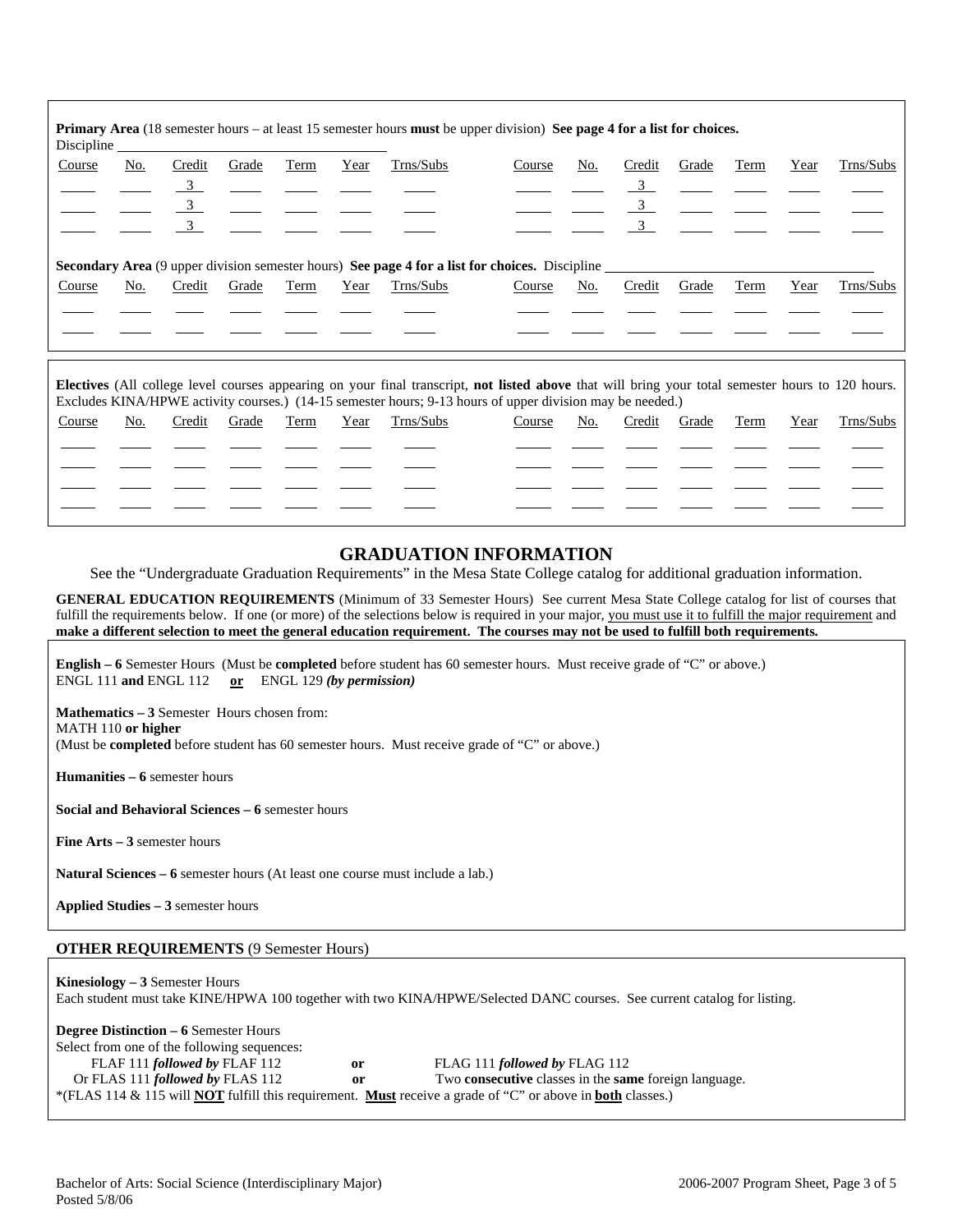### **Social Science Required Courses** (63-64 Semester Hours)

HIST 132 United States History **ANTH 410 World Cultures**<br>
GEOG 103 World Regional Geography **ANTH 410 World Cultures**<br>
HIST 331 The 20<sup>th</sup> Century GEOG 103 World Regional Geography SOCO 260 General Sociology POLS 370 World Politics

# **Required Courses** (33 Semester Hours)<br>
HIST 101 Western Civilizations<br>
Can NOT be from Primary Area – Choose from:

HIST 101 Western Civilizations Can **NOT** be from Primary Area – Choose from:<br>HIST 102 Western Civilizations ANTH 390 World Ethnicity and Natio ANTH 390 World Ethnicity and Nationalism HIST 131 United States History ANTH 405 Globalization and Culture Change ANTH 201 Cultural Anthropology HIST 332 History of Modern Warfare POLS 101 American Government HIST 340 History of the Islamic World POLS 261 Comparative Politics **HIST 400 Soviet Union and Eastern Europe** PSYC 150 General Psychology HIST 403 East Asia and the Modern World ECON 201 Principles of Macroeconomics POLS 365 European Government and Politics

**Areas of Study** (27-28 Semester Hours) Select a Primary and Secondary area of study **from the following disciplines**: Anthropology, History, Political Science, Psychology, Sociology and Economics

**Primary Area Requirements:** 18 Semester Hours (At least 15 upper division) chosen from the following Primary Area Tracks:

ANTH 310 Ethnographic Methods POLS 365 European Government and Politics **or** Additional 15 semesters in Anthropology (Excluding ANTH 201) POLS 370 World Politics

One upper division class from **each** of the four major concentration<br> **One class selected from: One class selected from: One class selected from: POLS 324 The Legislative Process** Areas (European, Third World, Topical, and United States) HIST 202 Introduction to Historical Research POLS 325 The American Presidency HIST 404 Senior Seminar in Historical Research **or** POLS 328 The American Court System SOCI 310 Methods of Social Research **One class selected from:** 

19 Upper Division hours, distributed in the following manner: **One class selected from:**  SOCI 310 Methods of Social Research **or** POLS 310 Development of U.S. Constitution PSYC 311 Quantitative Research Methods POLS 412 Constitutional Law PSYC 312/312L Experimental Psychology & Lab **or** POLS 413 Civil Liberties PSYC 314/314L Psychology of Learning & Lab PSYC 414 Systems and Theories of Psychology **Sociology Primary Area Track** 

### **Anthropology Primary Area Track**  Political Science Primary Area Track **Primary Area Track Primary Area Track Primary Area Track Primary Area Track Primary Area Track Primary Area Track Primary Area Track Pr**

POLS 452 Political Theory: Classical/Medieval **or History Primary Area Track** POLS 453 Political Theory: Modern
18 semester hours (15 upper division)

POLS 490 Senior Seminar: Political Semester hours (15 upper division) POLS 490 Senior Seminar: Political Science POLS 342 Public Administration **Psychology Primary Area Track POLS 488 Environmental Politics and Policy POLS 488 Environmental Politics and Policy** 

Three additional Upper Division Psychology classes 18 or more Upper Division hours, distributed in the following manner:

> SOCI 310 Methods of Social Research SOCO 400 Classical Social Theory 12 semester hours Upper Division electives in Sociology

**Secondary Area Requirements:** 9 upper division semester hours from one of the following disciplines: Anthropology, History, Political Science, Psychology, Sociology, and Economics.

### **General Electives: 14-15 Semester Hours;** 9-13 hours of upper division may be needed.

Students are required to participate in exit examinations or other programs deemed necessary to comply with the college accountability requirement. All degree requirements must be completed as described above. Any exceptions or substitutions must be recommended in advance by the faculty advisor and approved by the Department Head.